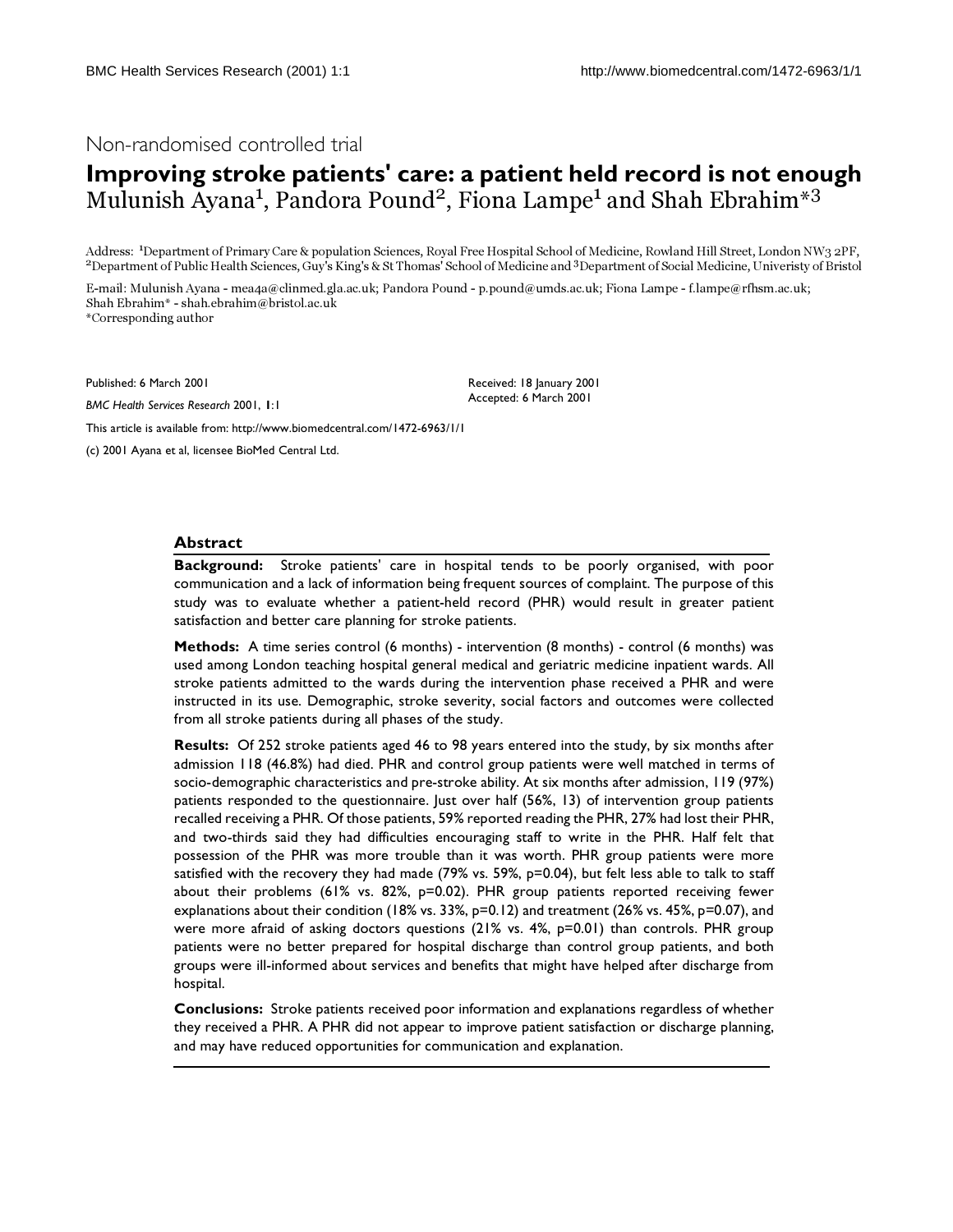# **Introduction**

Poor communication and lack of information are among the most common complaints of people with stroke [[1](#page-5-0),[2](#page-5-1),[3](#page-5-2)]. Stroke services are poorly organised in many countries with a lack of continuity of care between hospital and community [\[4\]](#page-5-3). Consequently it is not surprising that dissatisfaction with services, especially those received after discharge, is common [\[5\]](#page-5-4). Patient held records (PHRs) exist in a variety of formats [\[6](#page-5-5)[,7](#page-5-6)] and have been used in many different settings [\[8](#page-5-7)[,9](#page-5-8),[10\]](#page-5-9). Individualised information booklets have been used with stroke patients before [\[11](#page-5-10)], but do not provide a continued record of care, their sole role being to provide information. In other areas of health care, patients are enthusiastic about holding their own records since they allow access to information, increase autonomy and bring about a shared feeling of responsibility for health [[12](#page-5-11)[,13,](#page-5-12)[14](#page-5-13)]. PHRs have not been evaluated for use with stroke patients before.

A PHR might benefit stroke patients by providing information, promoting a more active role in their care and the possibility of contributing to decision making. As many people are involved in the care of stroke patients, possession of a PHR might give patients the confidence to ask questions of staff and they might receive more explanation. A PHR used by all members of the rehabilitation team, both in and out of hospital, could improve communication between team members. Consequently, our main hypothesis was that stroke patients with a PHR would be more satisfied with their care and would receive better planned care than those without a PHR.

#### **Methods**

A controlled comparison study with a control-intervention-control (A1-B-A2) time series design was used. Phase A1 was an initial six month control period, phase B was an eight month intervention with use of the PHR for all stroke patients, and phase A2 was the six-month period immediately after withdrawal of distribution of the PHR. Stroke patients admitted during phase A1 and A2 were combined and used as control patients for comparison with those admitted during phase B. This time-series design was used as a randomised controlled comparison of individual patients would not have been feasible within a single hospital because of contamination of the control group. A contemporary comparison with another hospital would not have provided any control over the amount or type of therapy and care received. Cluster randomisation of several hospitals would have been possible but would have increased the costs of an exploratory study to an unreasonable level.

Our study was planned to have a target sample size of 75 patients in the PHR group and 150 in the control group which would have given 80% power to detect a difference of 20% between PHR and control groups in specific areas of patient satisfaction. Stroke admission rates were lower during the PHR phase, so this was extended.

The patient held record was an A5 (metric) pocket-sized booklet with a hard cover and the patient's name on the front. The telephone numbers of all relevant staff were included and space was provided for assessment and management decisions to be recorded. Patients could also record their own comments. The PHR did not replace the existing case notes kept by each professional group. Therapists were asked to write in the PHR every time they saw a patient but nurses and doctors who had multiple daily contacts with patients were not expected to do this. Therapists were asked to record details of each of the main needs or problems they dealt with and then to outline any action taken and any immediate or longer term outcome, as previously reported [[15](#page-5-14)].

Preparatory meetings were held with groups of staff to discuss their views on the value, design and content of the PHR. Prior to introduction of the PHR, interviews were held with therapists to explore their views on the use of the PHR [[15](#page-5-14)]. Letters were sent to all medical and other staff who had contact with stroke patients informing them of the aims of the study and how the PHR should be used. The PHR was explained verbally to groups of nurses on each of the wards and repeated whenever it was felt necessary by the researchers.

Patients were given the PHR by a researcher (MA) who obtained informed consent to take part in the study and were encouraged to ask their therapists to write in the PHR and were asked to take the PHR home and use it with any health or social services staff they were in contact with after discharge. In cases where patients were too cognitively impaired to use the PHR themselves, these tasks were entrusted to a carer. If patients were too ill in the initial stages of their admission or without carers, the use of the PHR was delayed until patients were better able to understand. The PHRs were collected at six months after stroke or at death.

Patients admitted with new or recurrent strokes defined using clinical criteria (i.e. acute focal or global neurological disturbance of presumed vascular origin) were recruited via twice weekly visits to each acute admitting general medical and geriatric medicine ward in the hospital. Demographic data and pre-stroke levels of ability (Barthel activities of daily living index [[16](#page-5-15)] and Nottingham extended activities of daily living index [[17\]](#page-5-16)) were recorded at initial assessment. All patients were followed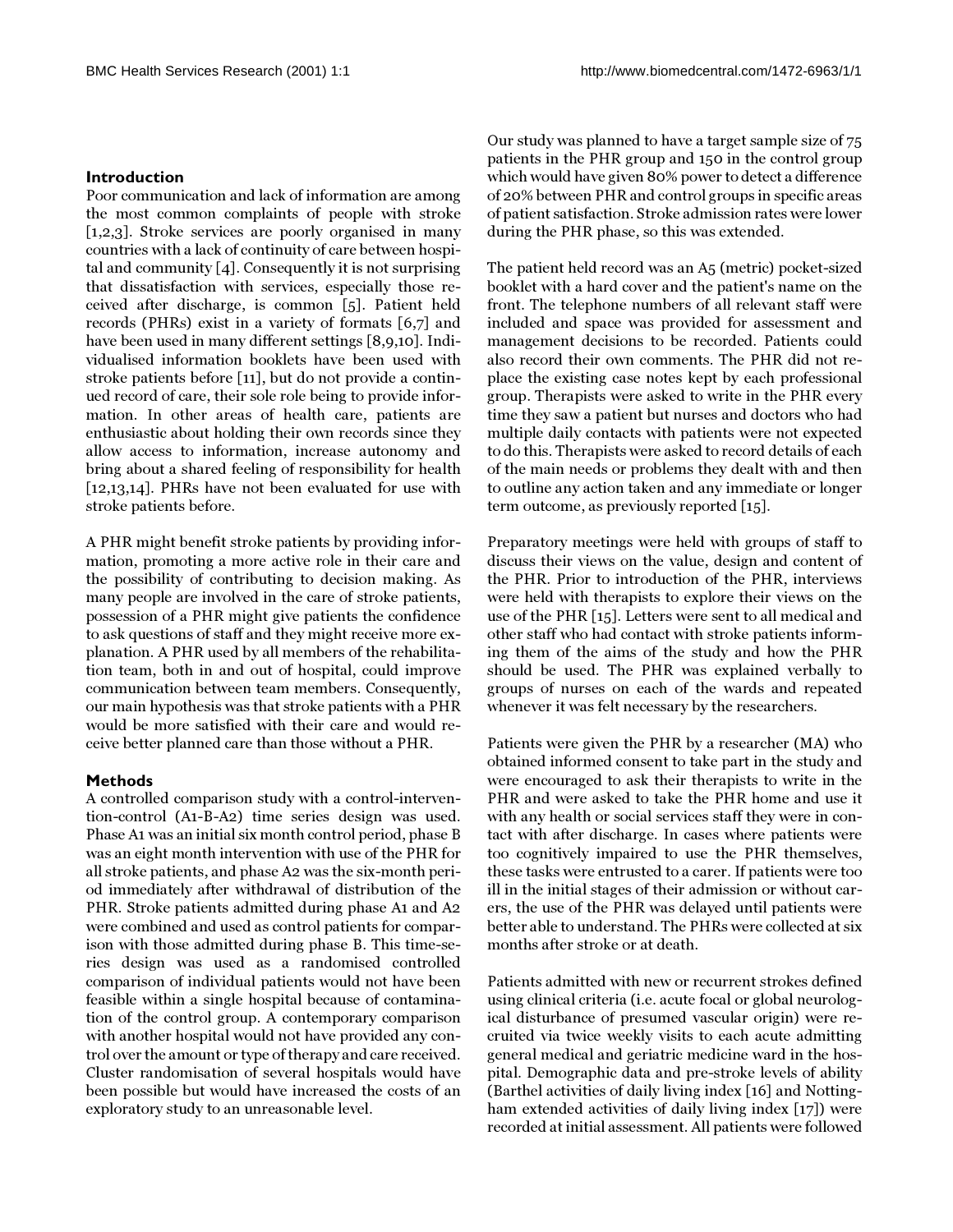up at six months following admission to hospital using postal questionnaires including a previously validated patient satisfaction questionnaire [\[3\]](#page-5-2), the Barthel index and questions about information received on diagnosis, prognosis, treatment and rehabilitation, their involvement in treatment and plans for discharge from hospital, attitudes to recovery and their opinions of the PHR.

Analyses were carried out using SPSS. Categorical variables were compared between groups using chi-square tests or Fisher's exact test for expected counts less than 5. Logistic regression analysis was used to adjust comparisons between groups for other baseline variables. The study was approved by the Royal Free Hospital Local Ethics Committee.

## **Results**

During the twenty months of the study, 252 stroke patients were entered into the study, with 87 in the intervention phase B and the remaining 165 in the two control phases A1 and A2. At six-months following admission, 118 (47%) had died with 40% in phase B and 51% in the control phases (p=0.20), and 11 were lost to follow up (nine could not be traced and two had left the country). Therefore, 123 survivors received questionnaires at six months of whom 119 (97%) responded. Complete data were available on Barthel index but patient satisfaction data was less complete owing to difficulties in patients with specific cognitive impairments or confusion who could not answer these questions.

The PHR and control groups were comparable in sociodemographic characteristics as shown in Table [1.](#page-2-0) The majority of patients had suffered their first stroke but just over half had some problems with basic activities of daily living pre-stroke as shown by their Barthel scores. At six months, functional ability was similar in both groups.

## *Use of the PHR*

<span id="page-2-0"></span>Although all patients in phase B received the PHR, only 56% (22 out of 39) reported they had ever had one. Of these, nine reported that they had not read their PHR, six had lost it, 14 had had difficulties persuading staff to write in it, and only six felt that the PHR had kept them informed about their treatment. Eleven of the patients thought that the PHR was more trouble than it was worth.

#### **Table 1: Baseline Characteristics in Phase A (control) and Phase B (patient held record)**

|                               | Phase A     | Phase B     | P-value <sup>+</sup> |  |
|-------------------------------|-------------|-------------|----------------------|--|
|                               |             |             |                      |  |
| Total number of subjects N    | 165         | 87          | $0.62*$              |  |
| Mean age (range)              | 78 (53-93)  | 79 (46-98)  |                      |  |
| Sex $n$ (%)                   |             |             |                      |  |
| Male                          | 61(37.0)    | 38 (43.7)   |                      |  |
| Female                        | 104(63.0)   | 49 (56.3)   | 0.30                 |  |
| Race $n$ $%$                  |             |             |                      |  |
| White                         | 151(91.5)   | 72 (82.8)   |                      |  |
| Non-white                     | 14(8.5)     | 15(17.2)    | 0.04                 |  |
| Living conditions n (%)       |             |             |                      |  |
| Alone                         | 79 (47.9)   | 33 (37.9)   |                      |  |
| Not alone/institutionalised   | 86(52.1)    | 54(62.1)    | 0.13                 |  |
| Last employment n (%)         |             |             |                      |  |
| Manual                        | 73 (58.9)   | 41. (52.6)  |                      |  |
| Non-manual                    | 51(41.1)    | 37 (47.4)   | 0.38                 |  |
| Pre-stroke Barthel n (%)      |             |             |                      |  |
| 0.14                          | 31(18.8)    | 16(18.4)    |                      |  |
| $15 - 19$                     | 55 (33.3)   | 30 (34.5)   |                      |  |
| 20                            | 79 47.9)    | 41 $(47.1)$ | 0.98                 |  |
| Pre-stroke extended ADL n (%) |             |             |                      |  |
| < 6                           | 58 (35.2)   | 32 (36.8)   |                      |  |
| $6 - 17$                      | 54 (32.7)   | 29(33.3)    |                      |  |
| $18-22$                       | 53 $(32.1)$ | 26(29.9)    | 0.93                 |  |
| Ward on admission n(%)        |             |             |                      |  |
| General medical               | 56 (33.9)   | 43 (49.4)   |                      |  |
| Geriatric                     |             |             | 0.02                 |  |
|                               | 109(66.1)   | 44 (50.6)   |                      |  |

 $^{\mathrm{+}}$  Chi-squared or Fisher's Exact Test  $^{*}$  T-test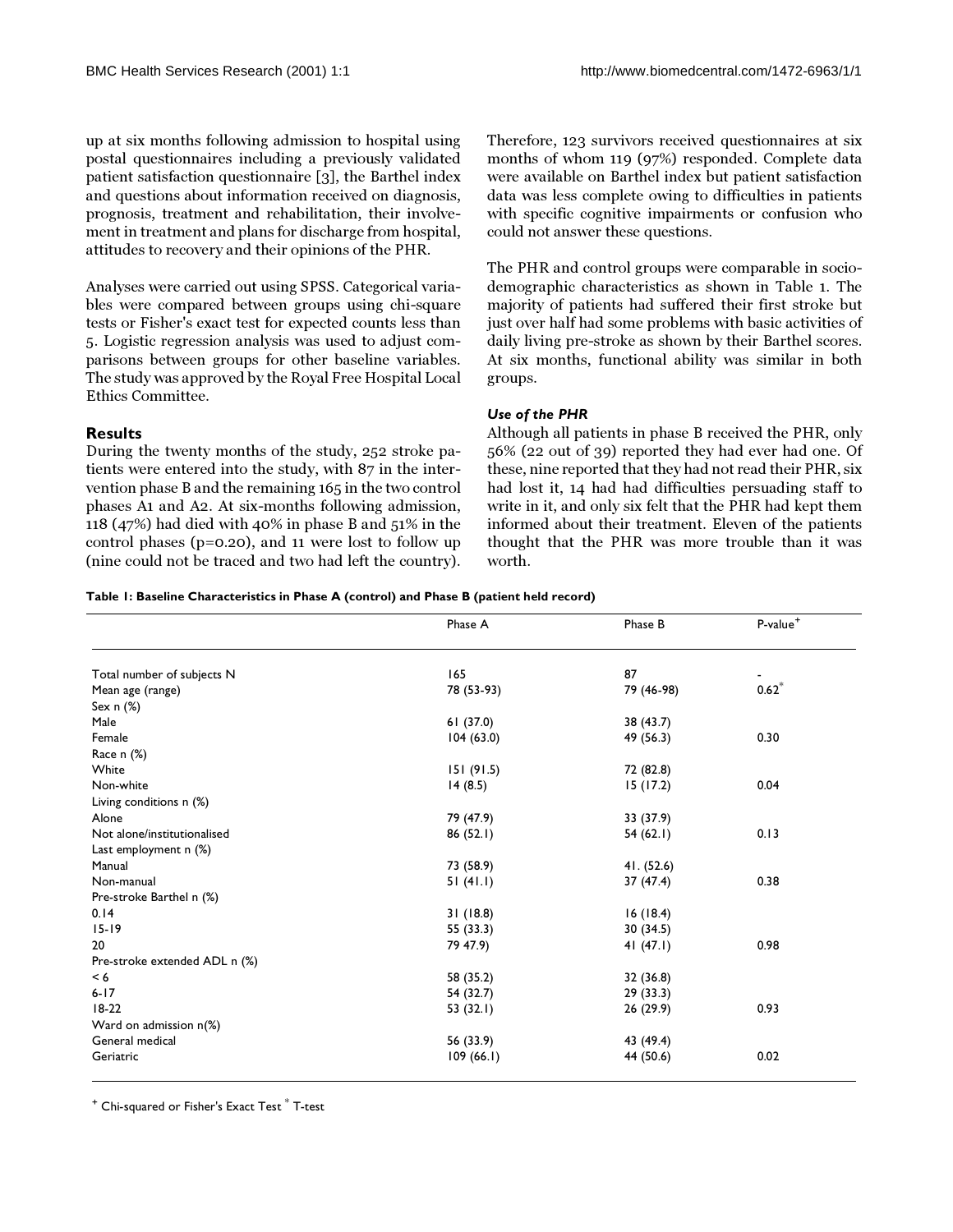#### *Patient satisfaction*

There were few differences in satisfaction between PHR and control groups (see Table [2\)](#page-3-0). PHR group patients were happier with the recovery they had made (79% vs. 59%, p=0.04) but they were significantly less satisfied that they could talk to staff about problems (61% vs. 82%, p=0.02). Both groups reported high levels of disatisfaction with community services received. Adjustment for age, sex, race, admission ward and disability at six months in a logistic regression on patient satisfaction questions made little difference to the odds ratios of satisfaction associated with the PHR.

## *Information recalled*

More control than PHR group patients reported that someone had explained about the chances of recovery,

the effects of stroke on their lives, the reasons of investigations and the findings (see Table [3\)](#page-4-0). Patients in both groups reported wanting more information from doctors than from any other professional group.

#### *Involvement*

<span id="page-3-0"></span>Most patients (68% PHR vs. 61% control, p=0.39) were not involved in discussions about their treatment with doctors or therapists. Slightly more (61%) PHR group patients than control patients (49%) reported that they had had little idea what was happening to them while they were in hospital. The vast majority of patients in both groups felt able to ask questions of therapists and social workers. However, PHR group patients were significantly more afraid to ask questions of doctors than control group patients (21% vs. 4%, p=0.01).

| Table 2: Differences in patient satisfaction in Phase A (control) and Phase B (patient held record) |  |  |
|-----------------------------------------------------------------------------------------------------|--|--|
|-----------------------------------------------------------------------------------------------------|--|--|

|                                                   | Phase A |                 | Phase B |                 | P-value | Differences in         | Adjusted                           |
|---------------------------------------------------|---------|-----------------|---------|-----------------|---------|------------------------|------------------------------------|
|                                                   | N       | Satisfied n (%) | N       | Satisfied n (%) |         | %2<br>B-A (95% CI)     | odds ratios<br>$(95\% \text{ Cl})$ |
| <b>Hospital Care</b>                              |         |                 |         |                 |         |                        |                                    |
| Treated with kindness                             | 57      | 53 (93.0)       | 38      | 34 (89.5)       | 0.71    | $-3.5$ $(-15.3,8.3)$   | 0.6(0.1,3.2)                       |
| Staff attended to needs                           | 57      | 47 (82.5)       | 37      | 31(83.8)        | 0.87    | $1.3$ ( $-14.1,16.8$ ) | 1.1(0.3,3.4)                       |
| Able to talk about problems                       | 56      | 46(82.1)        | 38      | 23(60.5)        | 0.02    | $-21.6(-40.1,-3.1)$    | 0.3(0.1,0.9)                       |
| Given information re illness                      | 58      | 39 (67.2)       | 38      | 20(52.6)        | 0.15    | $-14.6$ $(-34.6,5.3)$  | 0.5(0.2,1.1)                       |
| Doctors done all they can                         | 57      | 49 (86.0)       | 38      | 35(92.1)        | $0.52*$ | $6.1$ $(-6.3, 18.6)$   | 2.0(0.5,8.5)                       |
| Happy with recovery                               | 58      | 34 (58.6)       | 38      | 30 (78.9)       | 0.04    | 20.3 (2.2,38.5)        | $2.9$ (1.1,8.5)                    |
| Satisfied with type of therapy                    | 52      | 46 (88.5)       | 31      | 28 (90.3)       | $1.00*$ | $1.9$ ( $-11.7,15.4$ ) | 1.5(0.3,7.1)                       |
| I have had enough therapy                         | 56      | 31(54.4)        | 35      | 24 (68.8)       | 0.21    | $13.2 (-6.9, 33.4)$    | 1.9(0.7,5.0)                       |
| <b>Home Care</b>                                  |         |                 |         |                 |         |                        |                                    |
| Satisfied with amount of contact<br>with hospital | 46      | 38 (82.6)       | 28      | 22(78.6)        | 0.67    | $-4.0$ $(-22.8, 14.7)$ | 0.7(0.2,3.0)                       |
| Information wanted about allow-<br>ances/benefits | -46     | 28(60.9)        | 23      | 17(73.9)        | 0.28    | $13.0 (-9.9, 35.9)$    | 2.0(0.6,7.1)                       |
| Good preparation for return<br>home               | 42      | 39 (92.9)       | 21      | 20 (95.2)       | $1.00*$ | $2.4$ (-9.6, 14.4)     | -†                                 |
| Satisfied with service                            | 58      | 17(29.3)        | 39      | 10(25.6)        | 0.69    | $-3.7$ $(-21.7, 14.4)$ | 0.8(0.3, 2.2)                      |

\* Fisher's Exact Test (Two-Tail), §adjusted for age, sex, race, admission ward, disability at 6 months, † not estimatable

#### *Discharge planning*

# Almost three-quarters of patients in both groups were given adequate notice of when they would be going home. More PHR than control group patients felt ready to go home at the point of discharge (82% vs. 60%, p=0.14), but control group patients were more likely to have been instructed in how to cope at home (49% vs. 33%, p=0.11). Just over a third of patients had been told about services at home that might be helpful, and only a quarter had had welfare benefits explained to them.

#### *Recovery*

Significantly more PHR than control group patients felt that they had made a complete recovery from the stroke (38% vs. 14%, p=0.01), and a higher proportion felt that they had "got their lives back together again" (48% VS. 31%, P=0.08). Despite this, two-thirds of patients in both groups needed help with everyday activities. Both groups reported a positive outlook, attributing recovery to their own efforts and determination, and had not lost hope.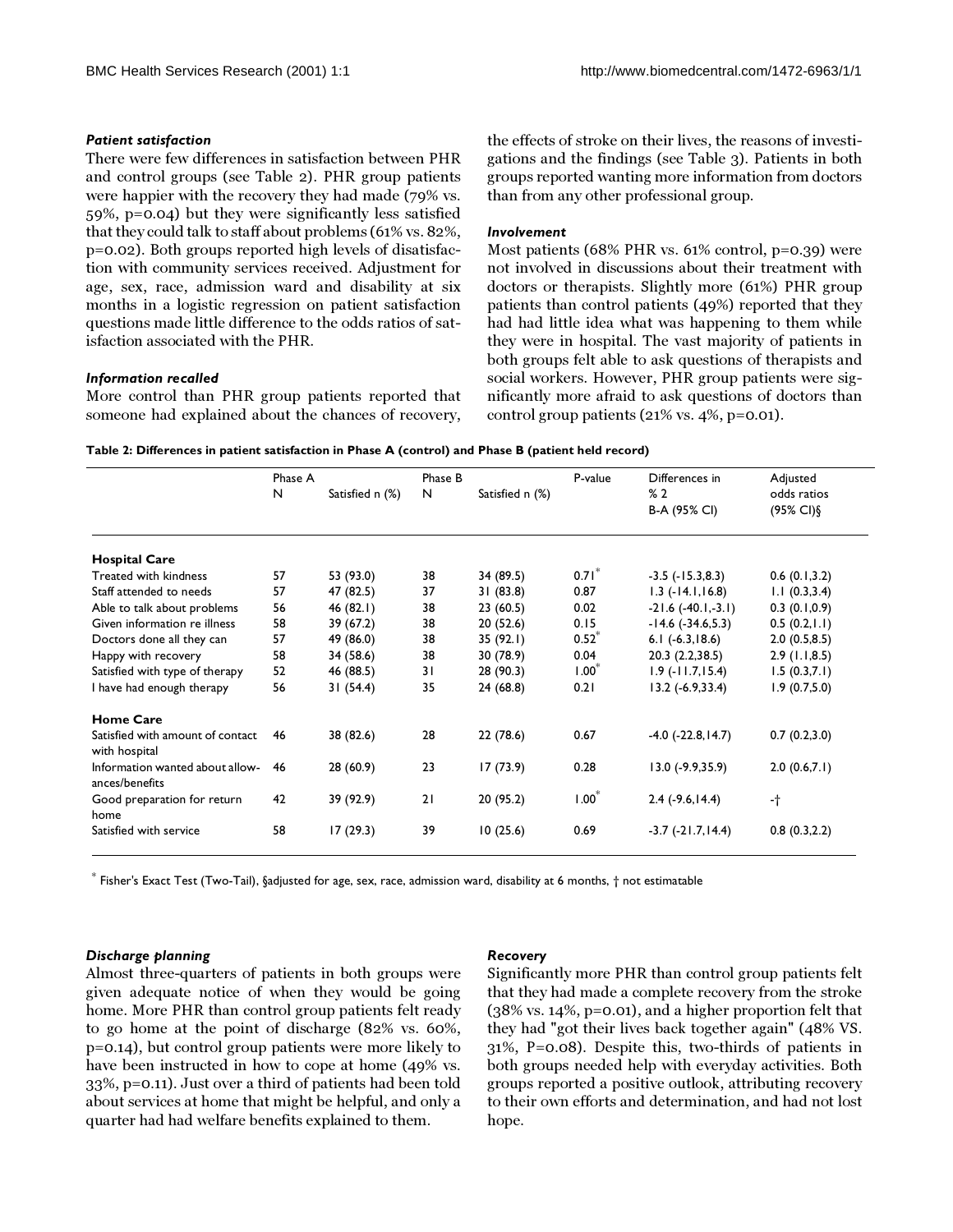|                                               | Phase A | Yes $n$ $(\%)$ | Phase B | Yes $n$ $(\%)$ | P-value | Differences in %s<br>B-A (95% CI) |
|-----------------------------------------------|---------|----------------|---------|----------------|---------|-----------------------------------|
|                                               | N       |                | N       |                |         |                                   |
| Someone explained to me about:                |         |                |         |                |         |                                   |
| The causes of my stroke                       | 58      | 21(36.2)       | 38      | 12(31.6)       | 0.64    | $-4.6$ ( $-23.9$ , 14.6)          |
| My chances of recovery                        | 58      | 31(53.4)       | 38      | 13(34.2)       | 0.06    | $-19.2$ ( $-39.0$ , 0.6)          |
| The possible effects of the stroke on my life | 58      | 19(32.8)       | 38      | 7 (18.4)       | 0.12    | $-14.3$ $(-31.6, 2.9)$            |
| The reasons for the tests I had               | 58      | 26 (44.8)      | 38      | 10(26.3)       | 0.07    | $-18.5$ ( $-37.5$ , 0.5)          |
| The results of the tests I had                | 58      | 23 (39.7)      | 38      | 9(23.7)        | 0.10    | $-16.0$ ( $-34.4$ , 2.5)          |
| How being treated in hospital might help      | 58      | 20(34.5)       | 38      | 6(15.8)        | 0.04    | $-18.7$ ( $-35.5, -1.8$ )         |
| Someone explained to me about:                |         |                |         |                |         |                                   |
| The reasons for needing physiotherapy         | 48      | 36 (75.0)      | 28      | 19(67.9)       | 0.51    | $-7.1(28.3, 14.1)$                |
| Exercises to do on my own                     | 50      | 36 (72.0)      | 27      | 20(74.1)       | 0.84    | 2.1 (118.6, 22.8)                 |
| The use of aids (eg stick)                    | 39      | 31 (79.5)      | 20      | 16(80.0)       | 0.96    | $5.1(-21.1, 22.1)$                |
| The reason for needing occupational therapy   | 47      | 30 (63.8)      | 25      | 13(52.0)       | 0.33    | $-11.8$ ( $-35.8$ , 12.1)         |
| The use of aids (in eg your kitchen/bathroom) | 45      | 23(71.1)       | 23      | 18(78.3)       | 0.53    | 7.1 (14.3, 28.6)                  |
| The reasons for need speech therapy           | 24      | 14(58.3)       | 18      | 11(61.1)       | 0.86    | $2.8$ (-27.2, 23.7)               |
| The use of communication aids                 | 21      | 12(57.1)       | 17      | 7(41.2)        | 0.33    | $-16.0$ $(-47.5, 15.6)$           |
| Would have liked more information from:       |         |                |         |                |         |                                   |
| Doctors                                       | 57      | 23(40.4)       | 39      | 15(38.5)       | 0.85    | $-1.9$ ( $-21.8$ , 18.0)          |
| <b>Nurses</b>                                 | 57      | 13(22.8)       | 39      | 11(28.2)       | 0.55    | $5.4$ ( $-12.4$ , 23.2)           |
| Physiotherapists                              | 48      | 12(25.0)       | 28      | 10(35.7)       | 0.32    | $10.7$ ( $-10.9$ , 32.3)          |
| Occupational therapists                       | 43      | 8(18.6)        | 26      | 10(38.5)       | 0.07    | $19.9$ (-2.2, 41.9)               |
| Speech therapists                             | 26      | 6(23.1)        | 19      | 5(26.3)        | 0.80    | 3.2(22.3, 28.8)                   |
| Social workers                                | 30      | 10(33.3)       | 21      | 5(23.8)        | 0.46    | $-9,5$ ( $-34.4$ , $15.3$ )       |

<span id="page-4-0"></span>**Table 3: Comparison of information received by patients in phase A (control) and phase B (patient held record)**

# **Discussion**

This is the first evaluation of a PHR, an intervention that has worked reasonably well in other clinical circumstances. Our hypothesis that the PHR would increase patient satisfaction is not supported by our findings. It is possible that the time series design was responsible for these disappointing findings. Non-randomised comparisons run the risk of introducing selection bias and fail to control for other potentially confounding factors that may bias assessment of outcomes. In this case, while our patient case mix was similar at baseline, the mortality rate was a little lower in the PHR intervention phase and more people were admitted to general medical wards. However, adjustment for age, sex, race, admission ward and Barthel index did not materially alter out findings. The inclusion of a second control phase following withdrawal of the intervention strengthens a time series design and permits any non-specific effects not associated with intervention to be evaluated. As with any non-randomised comparison, our findings must be viewed with some caution.

There are several possible explanations for our negative findings. As death rates were higher than anticipated, our effective sample size for most comparisons was reduced but was still sufficiently powerful to detect clinically important differences of about 30% in satisfaction. It is possible that PHRs were given to patients who were simply too sick to use them, but we attempted to enter all available patients into the study to assess the usefulness of the PHR for all stroke patients. Our findings tended to show that, if anything, patients who received a PHR did rather worse for most outcomes than those who did not. Why should this be? Disinterest, as has been found elsewhere [\[18](#page-5-17)], may be a reason why so many patients did not know they had a PHR or did not bother to read it. Some difficulties in its use may be attributed to the high turnover of staff and routine rotation of therapists, but most therapy staff had been involved in the design and inception of the PHR and certainly wanted it to work. Although all of the medical consultants managing stroke patients agreed for their patients to be studied, none of them acted as "champions" for the innovation. This lack of medical involvement may have contributed to the disappointing findings and limited use of the PHR.

That patients would lose their PHR was anticipated by therapists at the start of the study [\[15](#page-5-14)], and reflects the negative views of patients' ability among health professionals [\[8,](#page-5-7)[12](#page-5-11),[13](#page-5-12)[,18](#page-5-17)]. Women who hold their antenatal